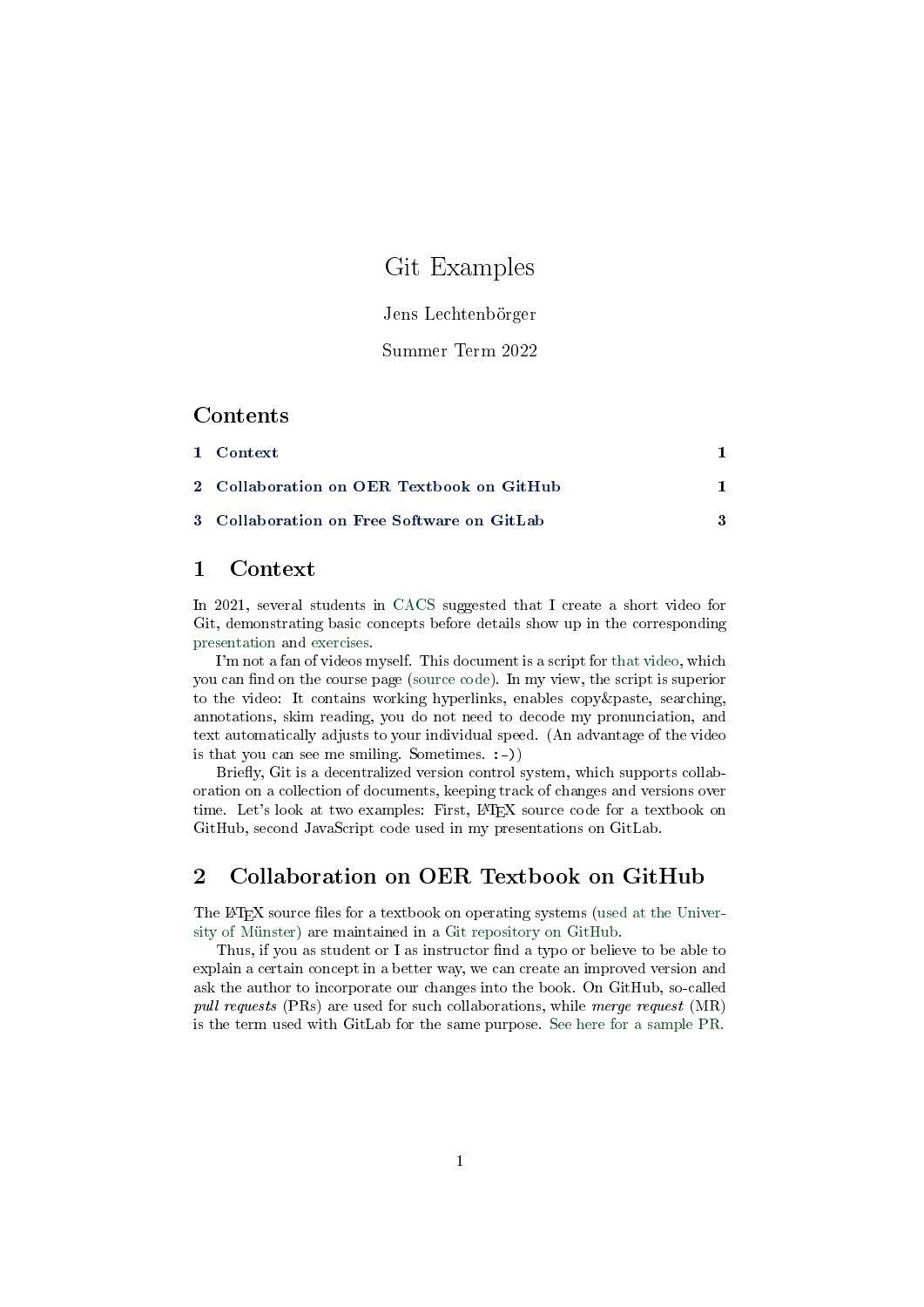

You will learn details of the so-called feature branch workflow for such collaborations. Briefly, *branches* are different versions of the repository, and a *feature*  $branch$  is a branch that aims to handle a specific feature or issue. Frequently, the main or master branch represents a stable version (although teams are free to name their branches as they want; also, any number of branches may be used, say for development, testing, releases). In any case, feature branches contain work-in-progress until they are merged into the stable version. For the sample PR you see that the book's author, Max Hailperin, accepted it and merged the branch deadlock created by user lechten, that's me, into the stable version. :-)

Note that Git comes with  $\mathit{diff}$  functionality to highlight differences between versions, which simplifies review processes.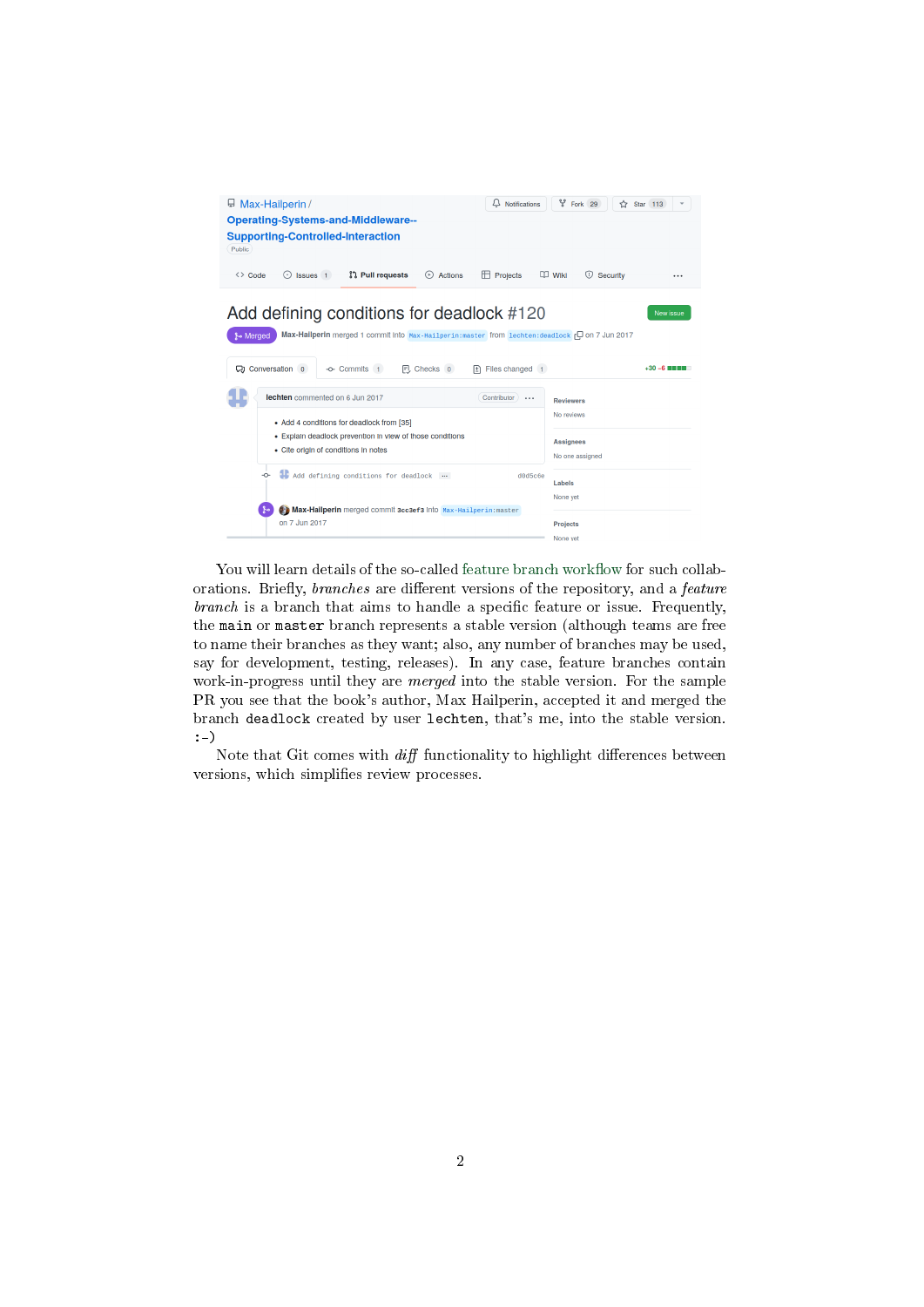

Collaboration is particularly attractive if [freedom granting licenses](https://oer.gitlab.io/OS/Operating-Systems-Motivation.html#slide-free-software) are being used. In case of educational resources such as this textbook, we then talk about Open Educational Resources, OER for short.

Please feel free to collaborate in a similar fashion on our OER. :-) Let's turn to the second example.

## <span id="page-2-0"></span>3 Collaboration on Free Software on GitLab

While Git is sometimes being used for educational resources, it is more popular for software development, again particularly when free and open licenses are being used. If you are using such software and you find a bug or would like to add a new feature, you can create an improved version of that software and suggest the inclusion of your improvements into the original version. This can happen using the feature branch workflow that I talked about already.

Let's see a step-by-step example for the feature branch workflow with Git and GitLab. I use the JavaScript presentation framework [reveal.js](https://revealjs.com/) for my OER presentations. In addition, I use a [quiz plugin](https://gitlab.com/schaepermeier/reveal.js-quiz) for reveal.js, which enables students to check their understanding and supports their learning with automatic feedback. In that plugin, I discovered an incompatibility with a recent change in reveal.js, which I want to fix now. Here, you see the GitLab repository of that plugin, which, by the way, was created by a former student of mine in the context of a Bachelor's specialization module. :-)

1. For demo purposes, I use a new empty directory (and set LANG for English messages as well as PAGER to prevent pagination when capturing long results-you do not need those export commands):

mkdir -p /tmp/git-demo cd /tmp/git-demo export LANG=en\_US.UTF-8 export PAGER=cat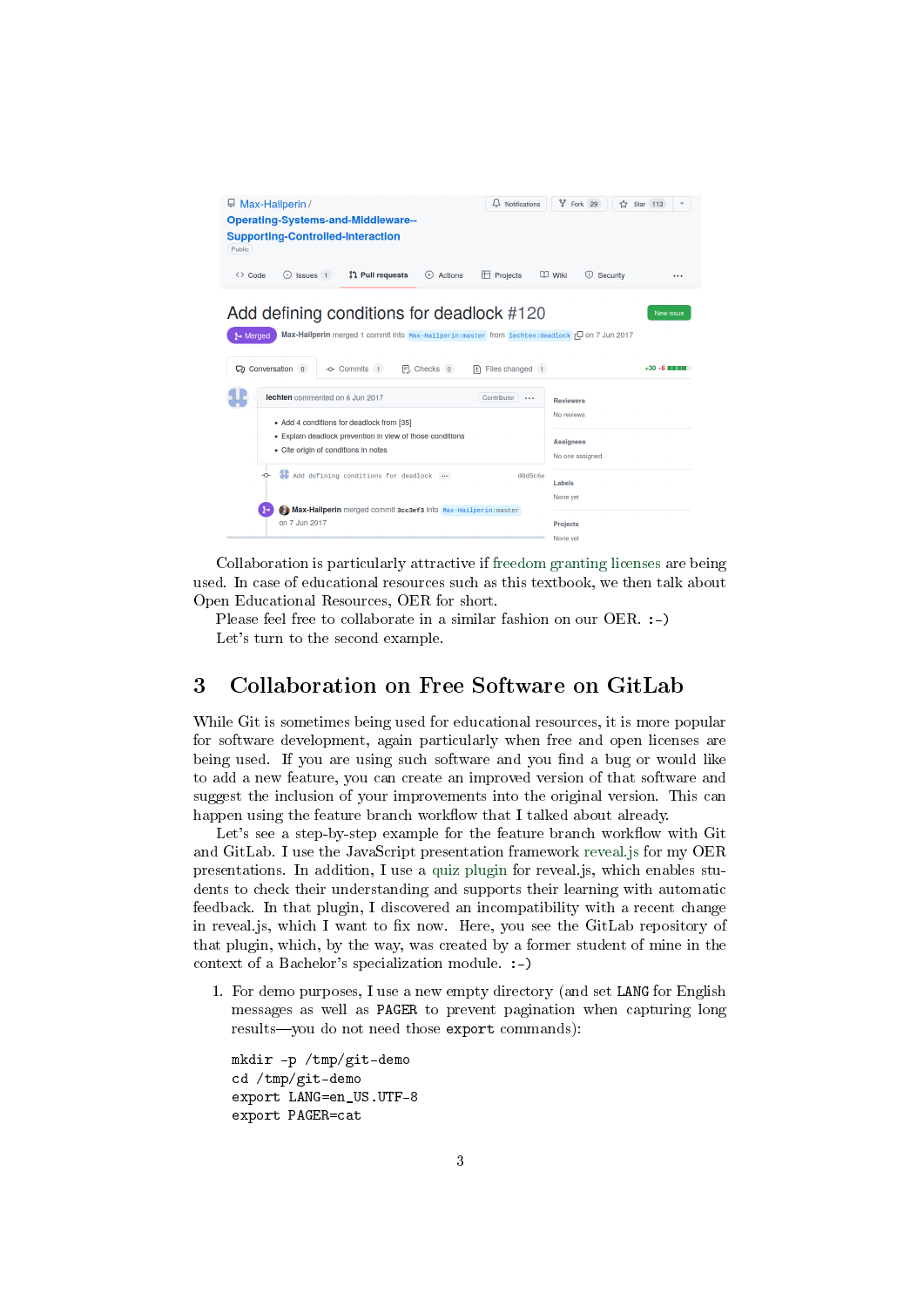- 2. On GitLab I do not have special permissions on the plugin's repository. Thus, I first *fork* the repository. Forking means that I create a copy of the project with which I can do whatever I want. I already forked the project in the past, so now I just go to [my fork.](https://gitlab.com/oer/reveal.js-quiz)
- 3. I obtain a local copy of the source code, so that I can change files with the editor of my choice afterwards. The Git operation for copying is called clone, for which a GitLab GUI button provides repository addresses.

| reveal.js-quiz $\oplus$<br>R<br>Project ID: 7687314 (A                                                                                                              |                                     | ☆ Star<br>1                         |  |  |
|---------------------------------------------------------------------------------------------------------------------------------------------------------------------|-------------------------------------|-------------------------------------|--|--|
| → 192 Commits $\mathcal{C}$ 13 Branches $\oslash$ 0 Tags<br>$\boxtimes$ 748 KB Files $\boxplus$ 799 KB Storage<br>Forked from Lennart Schäpermeier / reveal.js-quiz |                                     |                                     |  |  |
| reveal.js-quiz<br>山丶<br>Clone $\sim$<br>master<br>Find file<br><b>History</b><br>$\sim$                                                                             |                                     |                                     |  |  |
|                                                                                                                                                                     |                                     | <b>Clone with SSH</b>               |  |  |
| Merge branch 'multiple-quizzes' into 'master'<br>Lennart Schäpermeier authored 2 years ago                                                                          | git@gitlab.com:oer/reveal.js-q<br>隐 |                                     |  |  |
|                                                                                                                                                                     |                                     |                                     |  |  |
| 邨 No license. All rights reserved<br><b>A README</b>                                                                                                                |                                     | https://gitlab.com/oer/reveal.<br>隐 |  |  |

Usually, the HTTPS address is meant for anonymous read access by the general public, while the SSH address requires a user account on the platform. As I want to change my fork, I use the SSH address subsequently. (If you want to try out the below commands without a GitLab account, you need the HTTPS address. However, then you will not be allowed to push changes in step 7 below. In exercises, you will work with an account. . . )

git clone git@gitlab.com:oer/reveal.js-quiz.git

Output:

Cloning into 'reveal.js-quiz'... remote: Enumerating objects: 683, done. remote: Counting objects: 100% (683/683), done. remote: Compressing objects: 100% (283/283), done. remote: Total 683 (delta 415), reused 658 (delta 397), pack-reused 0 Receiving objects: 100% (683/683), 350.96 KiB | 1.57 MiB/s, done. Resolving deltas: 100% (415/415), done.

Note that the cloned source code now exists in a new directory, cd (change directory) into it, and  $ls$  (list files):

cd reveal.js-quiz ls

Output:

quiz README.md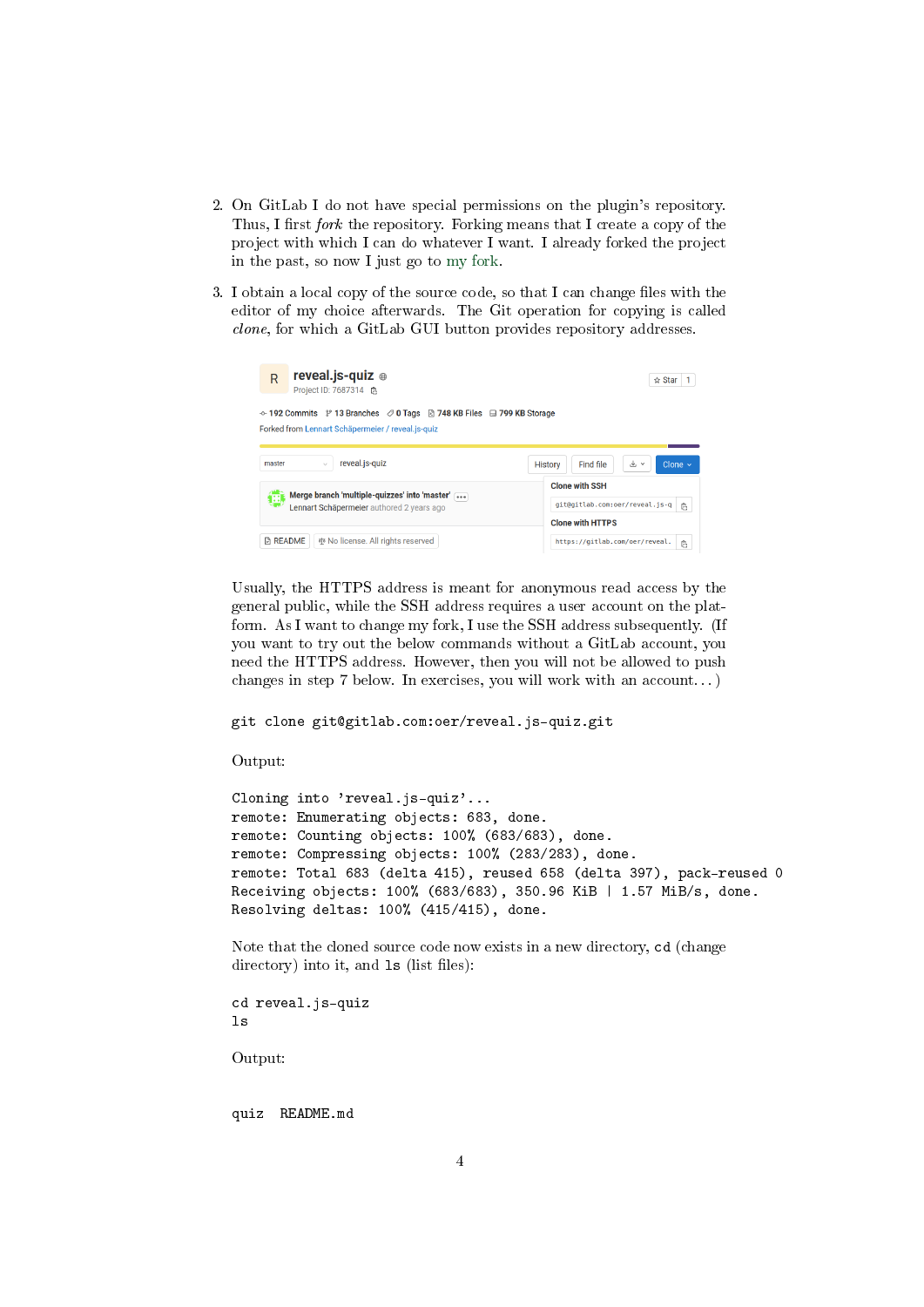4. I create a new branch for my bugfix with the command git checkout -b. As the bug is related to the propagation of events, I call the branch fix-event-propagation.

git checkout -b fix-event-propagation

Output:

Switched to a new branch 'fix-event-propagation'

5. I modify the source code. For demo purposes I did that already. Let's copy a modified file into this directory:

cp ~/src/wiwi-gitlab/misc/code/slickQuiz.js quiz/js

Let's ask Git about the status of this project:

git status

Output:

```
On branch fix-event-propagation
Changes not staged for commit:
  (use "git add <file>..." to update what will be committed)
  (use "git checkout -- <file>..." to discard changes in working directory)
```
modified: quiz/js/slickQuiz.js

no changes added to commit (use "git add" and/or "git commit -a")

Let's see what I changed, i.e., the difference, or  $diff$  proposed by me  $(\text{similarly to differences we saw for the PR above})$ :

git diff

Shortened output (first 12 lines; initial lines encode what was compared; lines with @@ indicate position of change, line with + indicates an added line; - would indicate a deleted line, but does not occur here):

```
diff --git a/quiz/js/slickQuiz.js b/quiz/js/slickQuiz.js
index 1711568..325680f 100644
--- a/quiz/js/slickQuiz.js
+++ b/quiz/js/slickQuiz.js
@@ -698,6 +698,7 @@
            // Bind "start" button
            $quizStarter.on('click', function(e) {
                e.preventDefault();
+ e.stopPropagation();
                if (!this.disabled && !$(this).hasClass('disabled')) {
                    plugin.method.startQuiz.apply (null, [{callback: plugin.config.a
```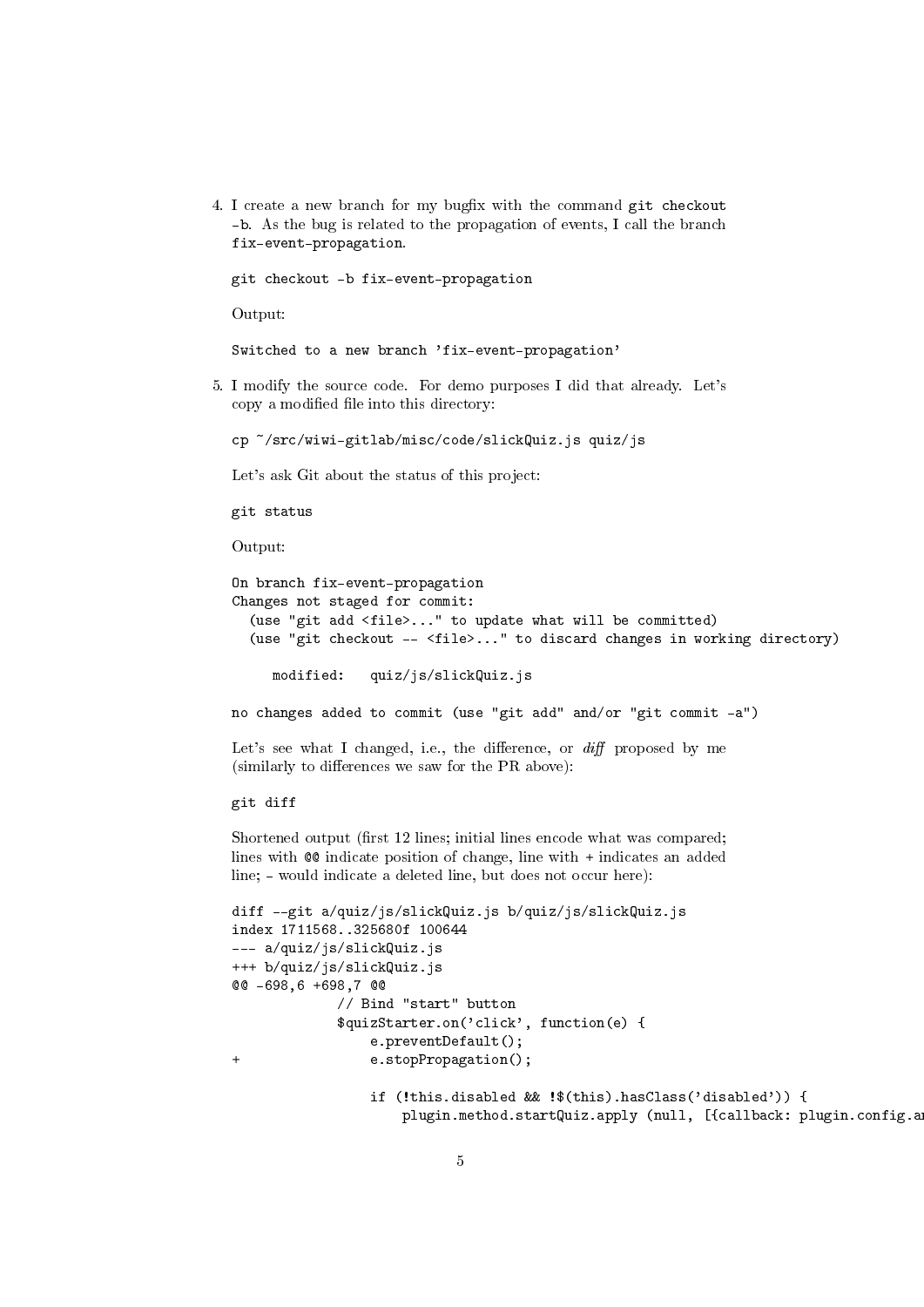6. Tell Git what changes to remember. Recall that above we saw suggestions from git status how to proceed. In general, it is a very good idea to read each output of Git carefully. And to make sure that one understands it. Web searches leading to StackOverflow usually help. Let's follow the suggestion:

```
git add quiz/js/slickQuiz.js
```

```
git status
```
Output:

```
On branch fix-event-propagation
Changes to be committed:
  (use "git reset HEAD <file>..." to unstage)
```

```
modified: quiz/js/slickQuiz.js
```
Apparently, the status changed. Git now tells us that changes are recorded to be committed. Commit is the technical term for an operation that records changes permanently, along with an explanation for the changes. Commit messages follow certain [conventions,](https://cbea.ms/git-commit/) with a short first line, up to 50 characters, imperative, capitalized, and without dot; followed by an empty line; followed by a description where lines are wrapped at 72 characters.

git commit -m "Prevent propagation of events

Reveal.js 4.2.0 introduced a new event handler, onSlidesClicked, which breaks the hyperlinks used by the plugin (they now also trigger a navigation to the presentation's first slide). Therefore, stop the propagation of events."

Output:

[fix-event-propagation fcab02a] Prevent propagation of events 1 file changed, 6 insertions(+)

The status is clean again:

git status

Output:

On branch fix-event-propagation nothing to commit, working tree clean

My new commit is present in the log.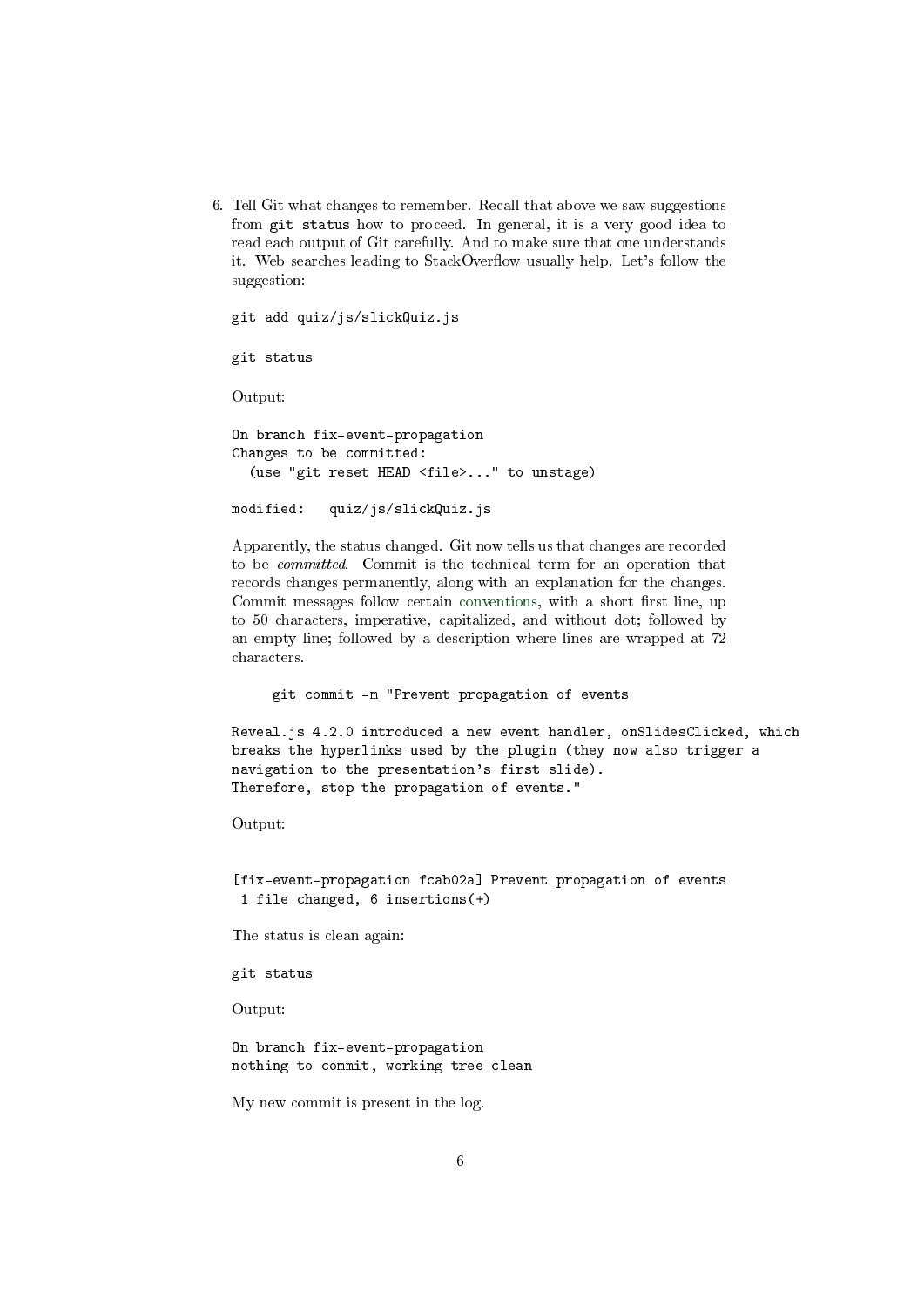git log -n 3

Output:

commit fcab02a1b0f0f51d121f53c9b02f00f767e9271b (HEAD -> fix-event-propagation) Date: Mon Mar 28 15:17:39 2022 +0200

Prevent propagation of events

Reveal.js 4.2.0 introduced a new event handler, onSlidesClicked, which breaks the hyperlinks used by the plugin (they now also trigger a navigation to the presentation's first slide). Therefore, stop the propagation of events.

commit 602e918981acdf37aab5a71494b19a6317fd8ae0 (origin/master, origin/HEAD, master) Merge: 6fdb244 c7e2c86 Date: Tue Oct 1 17:25:09 2019 +0000

Merge branch 'multiple-quizzes' into 'master'

Allow multiple quizzes per presentation

See merge request schaepermeier/reveal.js-quiz!11

commit c7e2c86ad2f5cb20088229b1c19b1a602bad79f6 (origin/multiple-quizzes) Date: Fri May 10 14:20:57 2019 +0200

Fix initialization

If no quiz has the name "quiz", the variable 'quiz' is undefined.

7. I push my new local commit to the remote fork at GitLab:

git push -u origin fix-event-propagation

- 8. Let's see my fork at GitLab: <https://gitlab.com/oer/reveal.js-quiz> Note that GitLab identified the new branch and suggests that I create an MR.
- 9. Create MR.

That's it for now. When we create MRs, maintainers receive e-mail notifications. Then, it is up to them to review the changes. Hopefully, maybe after some discussion, they merge the changes into their stable version. If that should not happen in this specific case, I can still use my fork, which contains my changes.

Which free/libre and open source project do you want to improve next? :-)

## License Information

This document is part of an OER collection to teach basics of distributed systems. Source code and source files are available on GitLab under [free licenses.](https://en.wikipedia.org/wiki/Free_license)